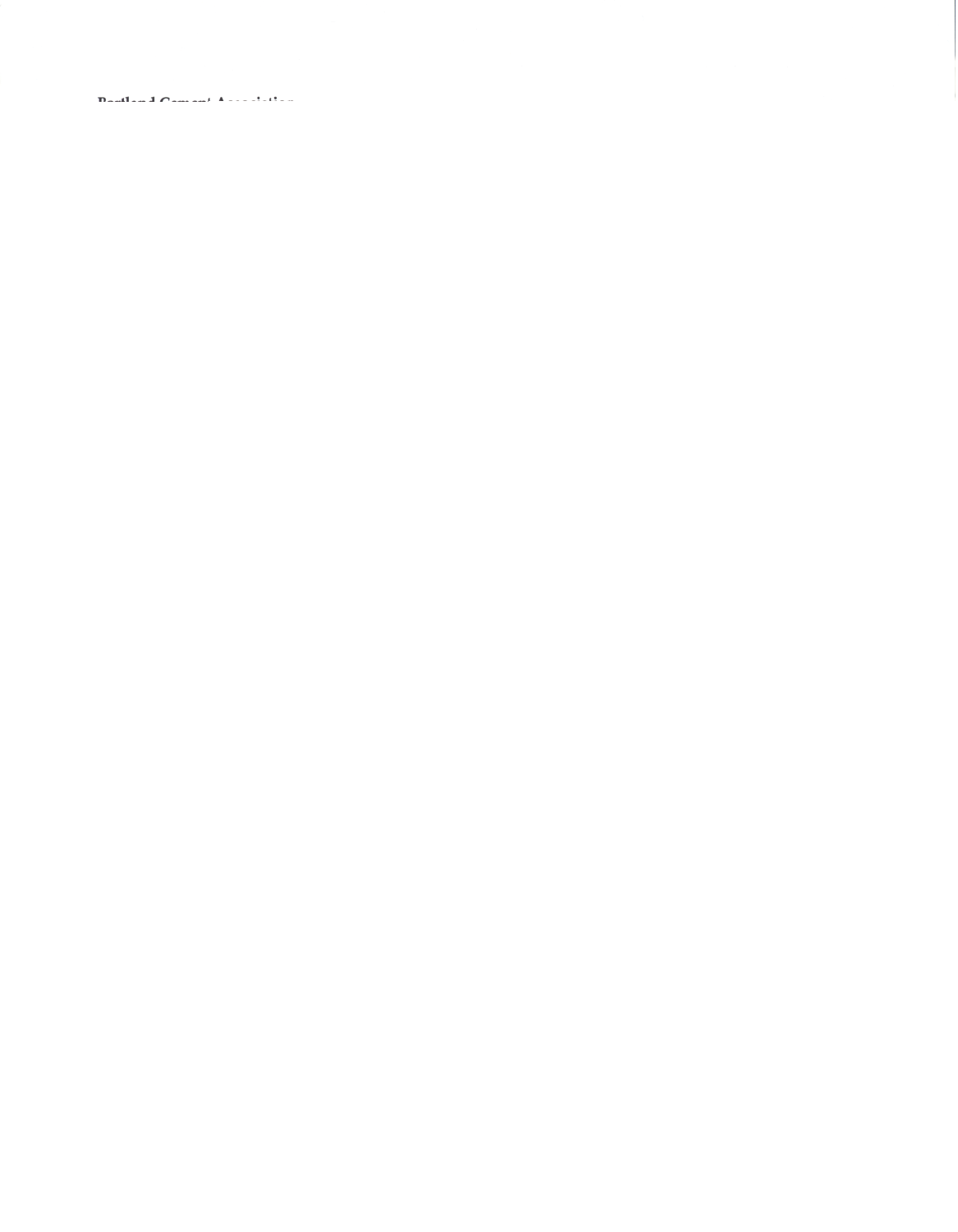KEYWORDS: Casting temperatures, curing temperatures, compressive strength, final set, initial set, slump, temperature effects.

ABSTRACT: Concretes, made with two different cements, were cast in the laboratory at temperatures of 10,23 and 32°C (50, 73, and 90"F). The concrete mix design was held constant for each cement used in the study. Fresh properties, including slump, air content, and time of initial and final set, were measured. These concretes were moist cured at their casting temperature. In the case of the concrete cast at 23°C (73°F), an additional set of specimens was cured at a temperature of 10"C (50°F). Compressive strength was determined at ages between three and 56 days, Test results show workability, as measured by slump, is greatly affected by casting temperature. Slump at 10"C (50"F) was as much as **214~0** of the slump at 23°C (73"F), while slump at 32°C (90"F) was as little as 80% of the slump at 23°C (73"F). Time of set was similarly affected. Low temperature setting time was as much as 195% of setting time at 23°C (73°F). High temperature setting time was as short as 68% of setting time at 23°C (73°F). As expected, early age compressive strength of concrete cast and cured at high temperature was greater than concrete cast and cured at 23°C (73"F). However, after seven days, compressive strength of concrete cast and cured at high temperature was lower than concrete cast and cured at 23°C (73"F). Concrete cast and cured at low temperature had initial strength lower than concrete cast and cured at 23°C (73°F). However, later age strength either equaled or exceeded that of concrete cast at 23°C (73"F).

REFERENCE: Burg, Ronald G., *The influence of Casting and Curing Temperature on the Properties of Fresh and Hardened Concrete,* Research and Development Bulletin RD113, Portland Cement Association, Skokie, Illlinois, U.S.A., 1996.

PALABRAS CLAVE: colado, curado, resistencia a la compresión, fraguado final, fraguado inicial, colocación, concreto de cemento portland, revenimiento, efecto de temperature, manejabilidad.

SINOPSIS: Varios concretos fueron colados en el laboratorio a temperaturas de 10, 23 y 32º C (50, 73, y 90º F). Se midieron las propiedades del concreto fresco incluyendo su revenimiento, contenido de aire, y los tiempos de fraguado inicial y final. Se determinó la resistencia a la compresión a edades de entre 3 a 56 días. Los resultados de los ensayes demostraron que la manejabilidad de 10S concretos, medida por su revenimiento, fue bastante afectada por la temperature durante el colado. El revenimiento a 10° C (500 F) fue tanto como **214~0** del revenimiento a 23° C (73° F), mientras que el revenimiento a 32º C (90º F) fué tan pequeño como 80% del revenimiento a 23º C (73º F). El tiempo de fraguado se vió afectado en manera similar. El tiempo de fraguado a baja temperatura fué tanto como 195% del tiempo de fraguado a 23° C (73° F). El tiempo de fraguado a alta temperatura fué tan pequeño como 68% del tiempo de fraguado a 23º C (73º F). Como esperado, a edad temprana resistencia, a la compresión del concreto colado y curado a alta temperatura fué mayor que la del concreto colado y curado a 23º C (73º F). Sin embargo, después de siete días, la resistencia a la compresión del concreto colado y curado a altas temperatures fud menor que la del concreto colado y curado a 230 C (730 F). El concreto colado y curado a baja temperatura tuvo una resistencia inicial menor que la del concreto curado y colado a 23º C (73º F). Sin embargo, su resistencia a mayor edad igua16 o excedi6 a la del concreto colado a 230 C (730 F).

REFERENCIA: Burg, Ronald G., *The lnjkence of Casting and Curing Temperature on the Properties of Fresh and Hardened Concrete,* Research and Development Bulletin RD113, Portland Cement Association, [Influencia de la temperature durante el colado y el curado en Ias propiedades de concreto fresco y endurecido, Boletin de Investigation y Desarrollo RD113, Asociaci6n de Cemento Portland], Skokie, Illlinois, U.S.A., 1996.

On the cover: Illustrations on the cover (clockwise from right) are: (1) chart showing the effect of casting and curing temperature on concrete compressive strength;(2) concrete protected by heated enclosure for placement and curing during cold weather (# XII 19); and (3) ice being used to cool concrete for production and placement during hot weather (# XI 12).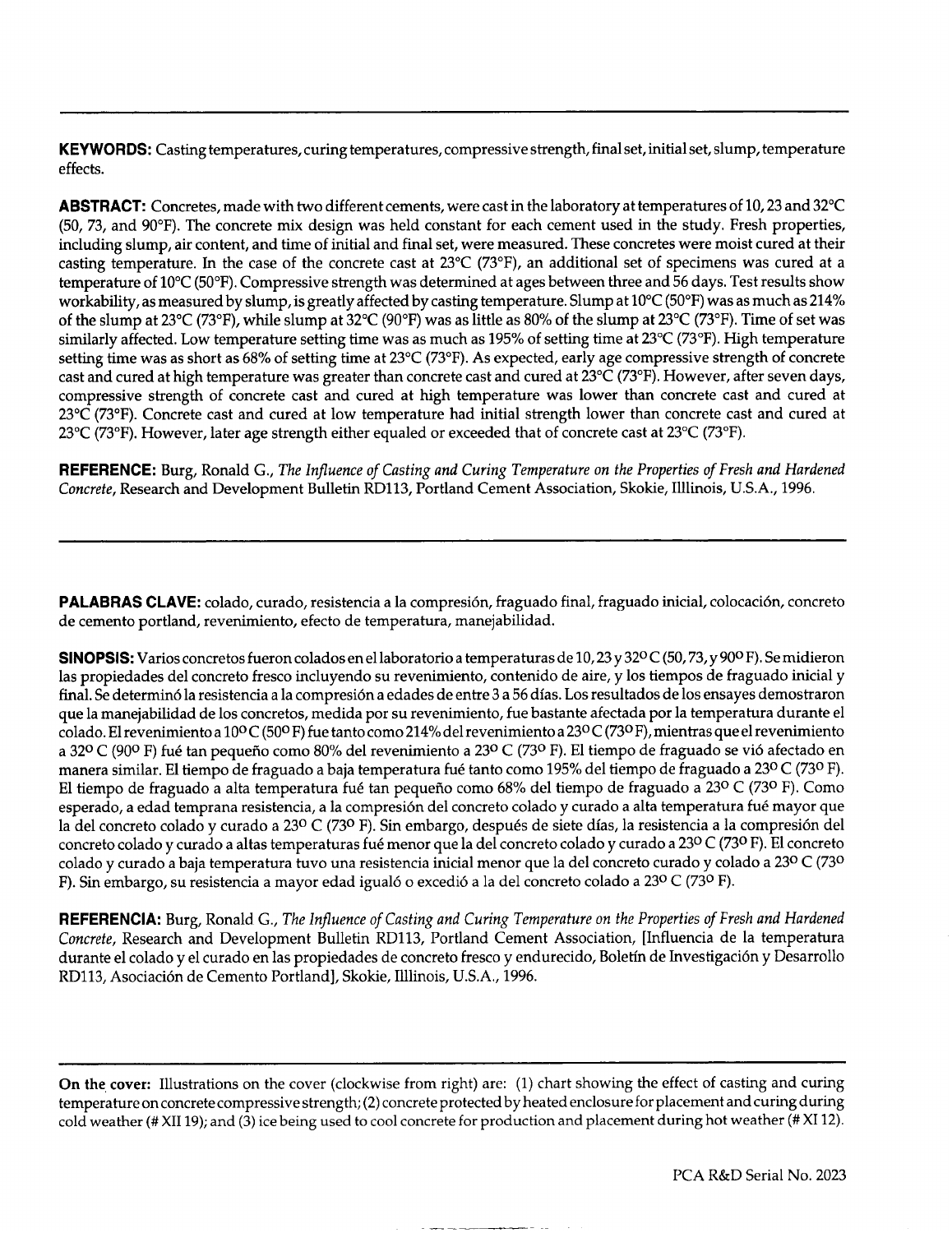*PCA Research and Development BulletinRD113*

# **The Influence of Casting and Curing Temperature on the Properties of Fresh and Hardened Concrete**

 $\label{eq:3} \begin{split} \mathcal{L}_{\mathcal{A}}=\mathcal{L}_{\mathcal{A}}\left(\mathcal{L}_{\mathcal{A}}\right)=\mathcal{L}_{\mathcal{A}}\left(\mathcal{L}_{\mathcal{A}}\right)=\mathcal{L}_{\mathcal{A}}\left(\mathcal{L}_{\mathcal{A}}\right)=\mathcal{L}_{\mathcal{A}}\left(\mathcal{L}_{\mathcal{A}}\right)=\mathcal{L}_{\mathcal{A}}\left(\mathcal{L}_{\mathcal{A}}\right)=\mathcal{L}_{\mathcal{A}}\left(\mathcal{L}_{\mathcal{A}}\right)=\mathcal{L}_{\mathcal{A}}\left(\mathcal{L}_{\math$ 

by Ronald G. Burg

ISBN 0-89312-143-6 0 Portland Cement Association 1996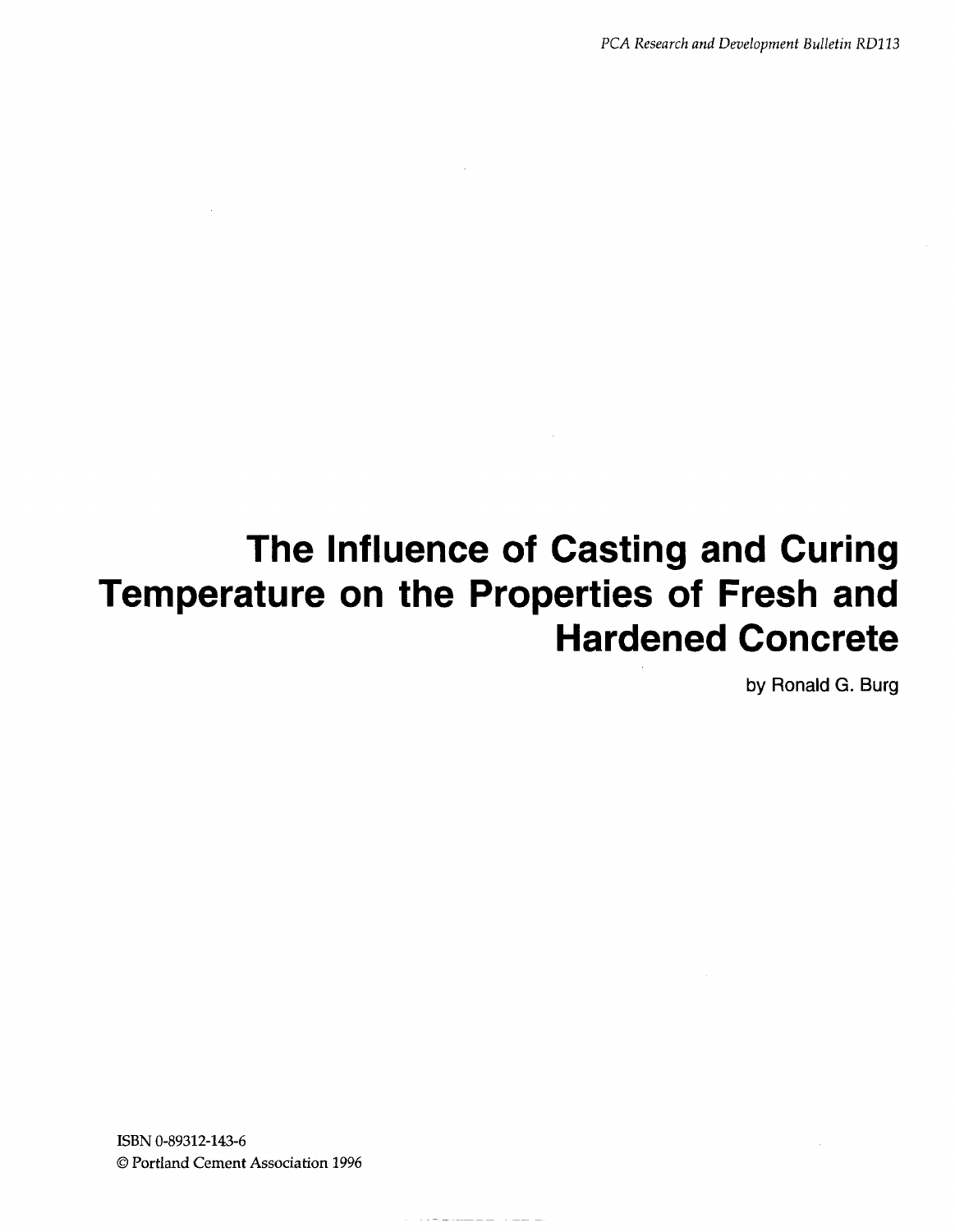# **The Influence of Casting and Curing Temperature on the Properties of Fresh and Hardened Concrete**

by Ronald G. Burg\*

## **INTRODUCTION**

By its nature concrete is placed under many differing environmental conditions. In winter, concrete is often placed at cool temperatures and cured at even lower temperatures. In summer, concrete is often placed at warm temperatures and cured at even higher temperatures due to either heat of hydration effects or ambient temperature conditions. Considering the volume of research done on concrete, surprisingly little has been done on the effects of placing and curing temperatures on fresh and hardened concrete. By far, most research on concrete has been done under controlled laboratory conditions where casting and curing temperature are always at or near 23°C (73"F).

This work was undertaken recognizingthe importance of producing data that would help predict the performance of concrete at temperatures often encountered in normal construction practice. To isolate the effects of temperature, no adjustments were made to the concrete mixes to offset the change in workability due to temperature effects. In actual construction adjustments are often made to a concrete mix to maintain its workability at the anticipated casting temperature. Typical adjustments may include change in water content, use of a chemical admixture(s), and/or change in cement content.

# **SIGNIFICANCE AND USE**

Data in this report are useful for judging the relative changes in fresh and hardened concrete that are solely due to temperature effects and should be useful in making judgments as to the most appropriate adjustments in mix design to account for casting and curing temperatures.

## **MATERIALS**

## **Cement**

Two portland cements were used in this program. Each was obtained from a companion research project<sup>1</sup>on optimization of cement sulfate content in concrete. Both cements complied with ASTM C 150; one cement met the requirements for Type I, while the other met the requirements for Type I and II. The cement complying with Type I requirements will be referred to as Cement A in this report; the cement complying with Type I and II requirements will be referred to as Cement B.

Sulfate level was optimized for concrete compressive strength for each cement, To ensure the cement was not over-sulfated, expansion was measured following the procedures outlined in ASTM C 1038. Neither cement had measured autoclave expansion greater than the 0.020%

maximum permitted by ASTM C 150. Chemical analyses of each cement, calculated Bogue compounds, and mortar cube strengths for each cement are given in Table 1. The primary difference between the two cements were alkali, sulfate and C<sub>2</sub>A level. Cement B would be classified as a low-alkali cement with an equivalent alkali level of 0.58% as Na<sub>2</sub>O, whereas Cement A has an equivalent alkali level of 0.91%. Sulfate content in Cement A was 4.51%. Sulfate content in Cement B was 3.02%. Other than somewhat higher than typical sulfate levels, the two cements are fairly representative of the range of compositional characteristics typically seen in commercial Type I or Type II cements.

# **Aggregate**

Sand and gravel from EauClaire, Wisconsin, were used in all mixes. The gravel was a 50:50 mixture of 19 to 13 mm  $(3/4 \text{ to } 1/2 \text{ in.})$  and 10 to 5 mm  $(3/8$  to  $3/16$  in.) size fractions. The sand had a fineness modulus of 2.97. Both aggregates are primarily siliceous in nature and meet the requirements of ASTM C 33.

Principal Engineer/Group Manager, MaterialsTechnologyDepartment,Construction Technology Laboratories, Inc., 5420 Old Orchard Road, Skokie, Illinois 60077-1083. Phone: 847-965-7500, Fax 847-965-6541.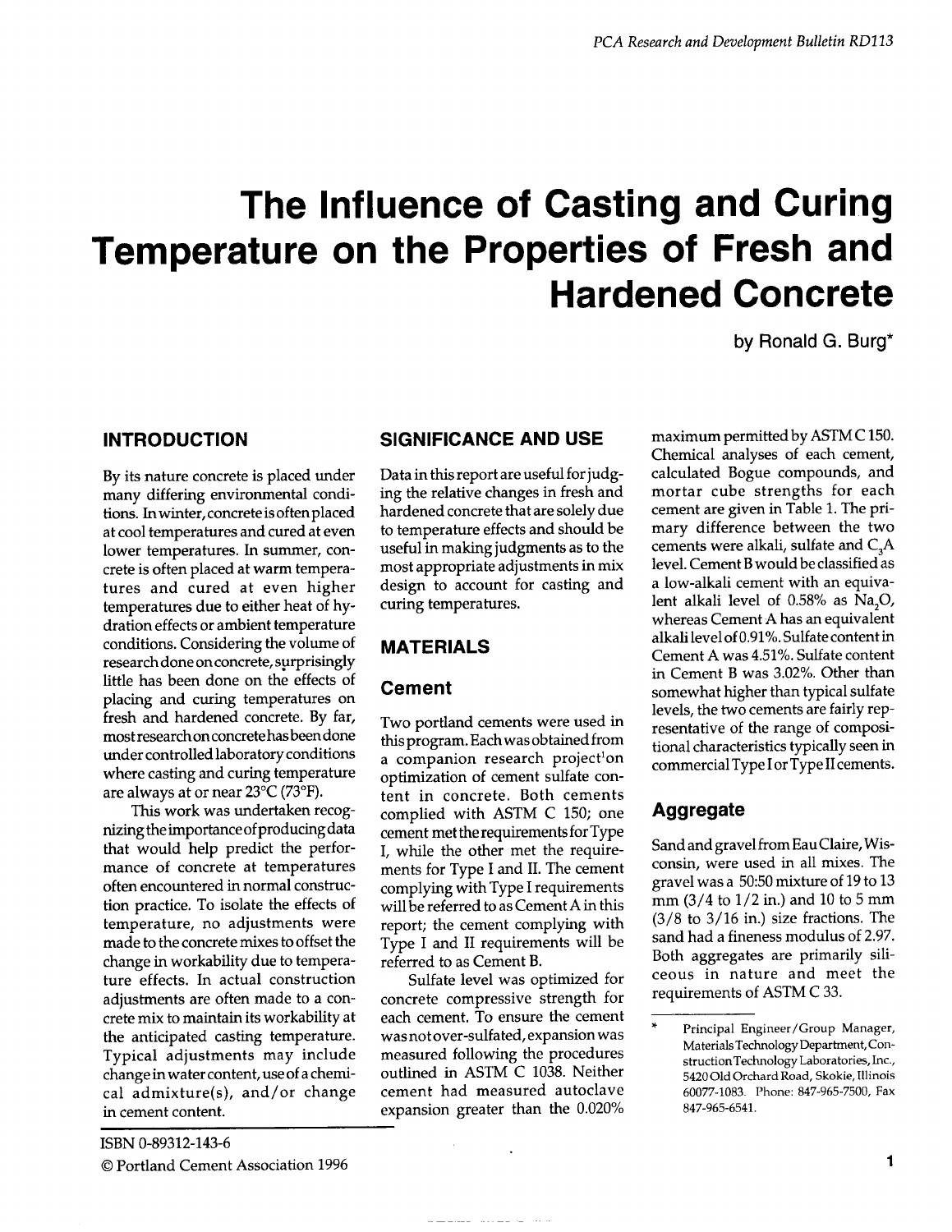### **Table 1. Chemical Analysis and Physical Tests of Cement**

| Parameter, %                               | <b>Cement A</b> | <b>Cement B</b> |
|--------------------------------------------|-----------------|-----------------|
| SiO <sub>2</sub>                           | 19.43           | 21.55           |
| Al2O <sub>3</sub>                          | 4.73            | 3.58            |
| Fe <sub>2</sub> O <sub>3</sub>             | 2.97            | 3.23            |
| CaO                                        | 61.32           | 63.66           |
| MgO                                        | 3.74            | 2.79            |
| SO <sub>3</sub>                            | 4.51            | 3.02            |
| Na <sub>2</sub> O                          | 0.40            | 0.35            |
| K <sub>2</sub> O                           | 0.78            | 0.35            |
| TiO <sub>2</sub>                           | 0.23            | 0.18            |
| P <sub>2</sub> O <sub>5</sub>              | 0.11            | 0.07            |
| Mn <sub>2</sub> O <sub>3</sub>             | 0.08            | 0.05            |
| SrO                                        | 0.05            | 0.07            |
| Loss on ignition                           | 1.22            | 1.50            |
| Equivalent alkalies as Na <sub>2</sub> O   | 0.91            | 0.58            |
| $C_3S$                                     | 51              | 57              |
| C <sub>2</sub> S                           | 17              | 19              |
| C <sub>3</sub> A                           | 8               | 5               |
| C <sub>4</sub> AF                          | 9               | 10              |
| Fineness, m <sup>2</sup> /kg               | 385             | 371             |
| ASTM C 109 mortar cube strength, MPa (psi) |                 |                 |
| 1 day                                      | 14.8 (2150)     | 11.4 (1650)     |
| 3 days                                     | 26.1 (3780)     | 27.0 (3920)     |
| 7 days                                     | 34.6 (4610)     | 33.3 (4830)     |
| 14 days                                    | 43.6 (5050)     | 39.4 (5710)     |
| 28 days                                    | 45.6 (5700)     | 41.4 (6010)     |
| 56 days                                    | 45.4 (6120)     | 45.3 (6570)     |
| Time of set, Vicat, min                    |                 |                 |
| Initial                                    | 93              | 214             |
| Final                                      | 195             | 360             |

## **CONCRETE MIX DESIGN**

A cement content of 356 kg/ $m^3$  (600 pcy) was used for the concrete made with Cement A. Water was adjusted to yield a slump of approximately 75 mm (3 in.) at  $23^{\circ}C$  (73°F). This resulted in a water-to-cement ratio of 0.45. The mix design for the concrete made with Cement B cement was formulated to, as nearly practical, have the same slump, water-to-cement ratio, and cement content as the concrete made with Cement A. This resulted in a mix with a cement content of 335 kg/ $m<sup>3</sup>$ (564 pcy) and a water-to-cement ratio of 0.46. Complete information for both mix designs is given in Table 2. These mix designs were held constant throughout the program. No adjustment was made for mixes cast at either higher or lower temperatures; thus, workability changed for mixes cast at either high or low temperature. As previously pointed out, this approach was taken to isolate the effects of temperature and cement composition.

## **MIXING, FABRICATION, AND CURING OF SPECIMENS**

All materials used in producing concrete were stored in controlled laboratories at the desired temperature of 10, 23 or 32°C (50, 73, or 90"F) for at least 24 hours prior to mixing of concrete to ensure the fresh concrete was at the correct temperature. Prior to

temperature conditioning, the aggregates were oven-dried and the needed quantity weighed. Dried aggregates were then inundated with a known amount of water. Excess water was drawn off and weighed just prior to mixing.

A horizontal open pan mixer was used to produce  $0.50 \text{ m}^3$  (1.75 ft<sup>3</sup>) of concrete for each batch. All mixing was conducted in laboratories maintained at the desired temperatures. A 3-minute mix, 3-minute rest, 2-minute mix cycle was used for all mixes. At the completion of mixing, slump, unit weight, air content by the pressure method, and concrete temperature were determined. Fifteen 102x203-mm (4x8-in.) cylinders were then cast in single-use plastic molds.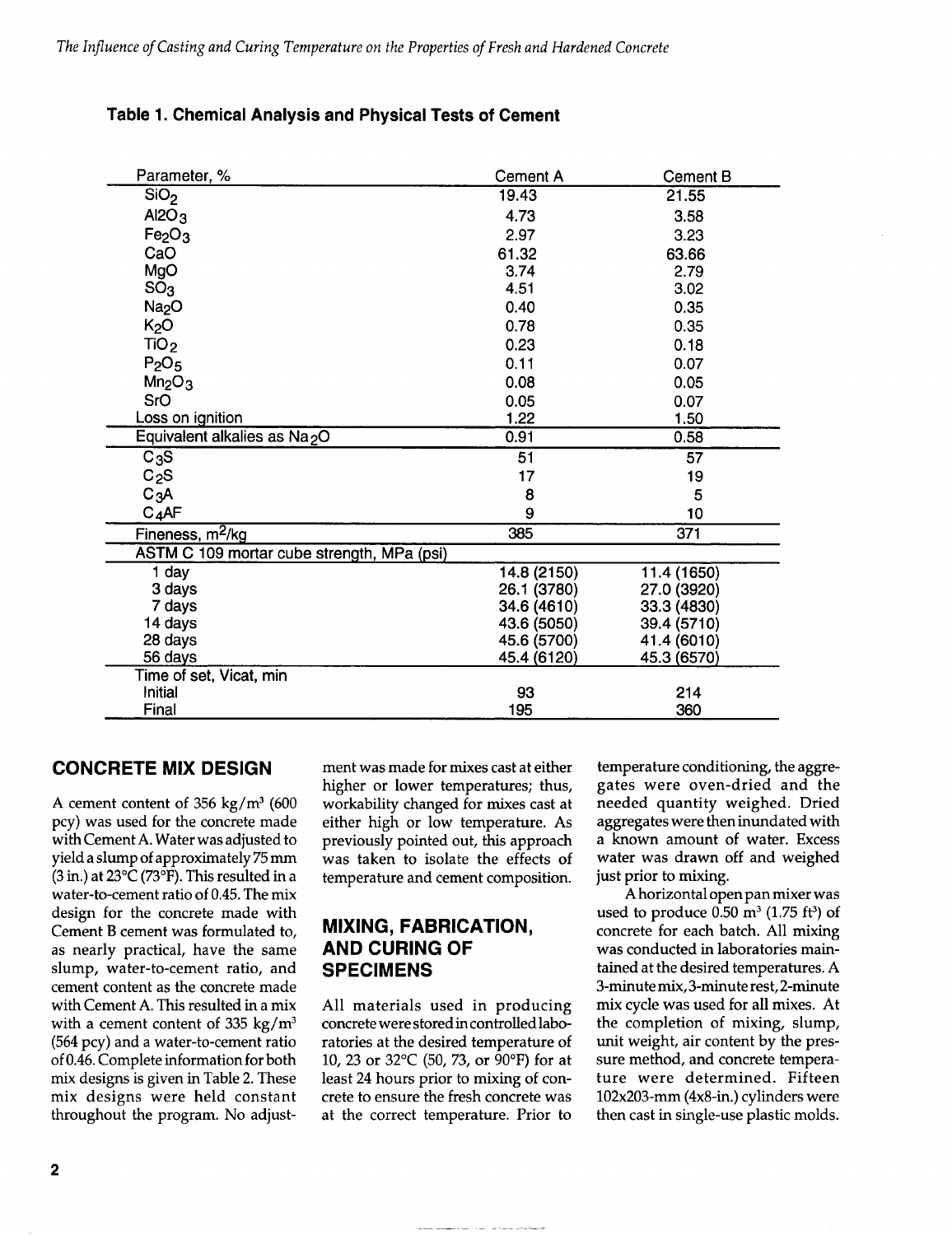#### **Table 2. Concrete Mix Design**

| <b>SI Units</b>                     |                 |                 |
|-------------------------------------|-----------------|-----------------|
| Parameter                           | <b>Cement A</b> | <b>Cement B</b> |
| Cement, kg/m <sup>3</sup>           | 356             | 335             |
| Coarse aggregate, kg/m <sup>3</sup> | 1038            | 1038            |
| Fine aggregate, kg/m <sup>3</sup>   | 840             | 875             |
| Water, kg/m <sup>3</sup>            | 160             | 154             |
| Water-to-cement ratio               | 0.45            | 0.46            |

| <b>USC Units</b> |  |
|------------------|--|
|------------------|--|

| Parameter             | Cement A | <b>Cement B</b> |
|-----------------------|----------|-----------------|
| Cement, pcy           | 600      | 564             |
| Coarse aggregate, pcy | 1750     | 1750            |
| Fine aggregate, pcy   | 1415     | 1475            |
| Water, pcy            | 270      | 259             |
| Water-to-cement ratio | 0.45     | 0.46            |

Concurrent with casting cylinders, a sample was obtained for the determination of initial and final set times by the method presented in ASTM C 403. Setting time samples were kept in the temperature controlled laboratories as long as measurements were taken.

Compressive strength specimens were kept in the molds in the temperature controlled laboratories for 24 hours. At that time they were removed from the molds and cured under water at the desired temperature until time of test. A total of four test conditions were included; (1) specimens cast at  $23^{\circ}$ C (73°F) and cured at 23°C (73°F), (2) specimens cast at 32°C (90°F) and cured at 32°C (90°F), (3) specimens cast at 10°C (50 $\textdegree$ F) and cured at 10 $\textdegree$ C (50 $\textdegree$ F), and (4) specimens cast at  $23^{\circ}$ C (73°F) and cured at 10"C (50"F). For the last test condition the specimens were held at 23°C (73°F) for 24 hours after which the molds were removed and the specimens cured under water at  $10^{\circ}$ C (50 $^{\circ}$ F) until time of test. Compressive strength tests were performed at normal laboratory temperatures of 23°C (73"F) after test samples had come to thermal equilibrium.

## **DISCUSSION OF TEST RESULTS**

#### **Slump**

As would be expected, when concrete water content is held constant, slump is significantly affected by concrete temperature. Figure 1 shows slump as a function of concrete temperature both as an absolute measurement and as a percentage of slump at 23°C (73°). The concrete made with Cement B cement showed a greater sensitivity to temperature

than the concrete made with Cement A. Concrete made with Cement A had a nearly linear response to temperature. Slump decreased approximately 20 mm for each 10"C increase in temperature (0.8 in. slump decrease for each 20"F temperature increase). This is similar to the results reported by Klieger<sup>2</sup> of a 25 mm slump decrease for each ll°C temperature increase (1 in. slump decrease for each 20°F temperature increase). Concrete made with Cement B showed a nonlinear slump response to temperature. Decreasing concrete temperature had a more significant effect on slump in this case. When the concrete temperature was decreased from23°C (73"F) to  $10^{\circ}$ C (50 $^{\circ}$ F), the concrete slump increased by over 100Yo.This maybe due in part to the increase in air content from 2.0% at 23°C (73°F) to 2.8% at 10"C (50°F). The decrease in slump between 23°C (73"F) and 32°C (90°F)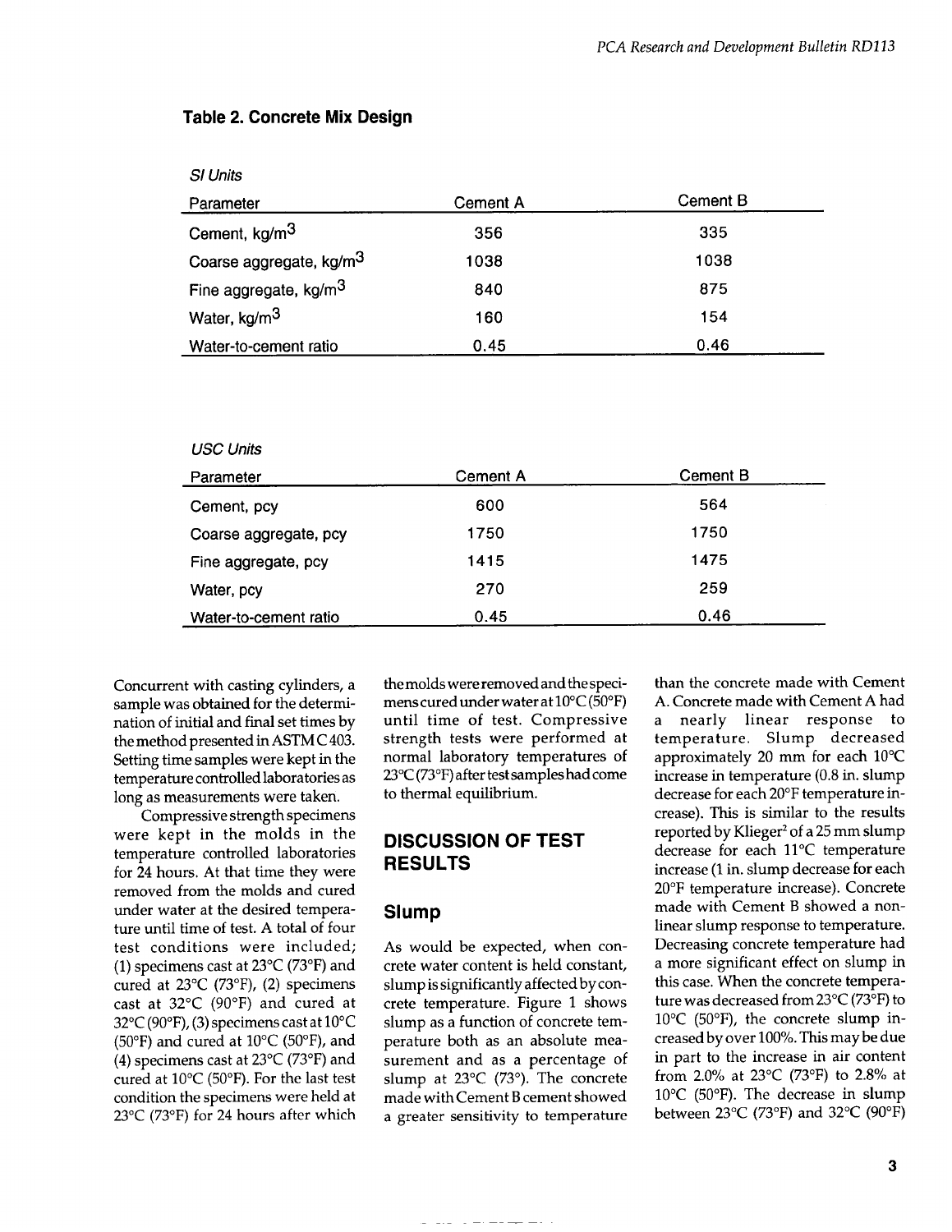

#### **Fig. 1. Slump characteristics as a function of casting temperature.**

for the concrete made with ASTM C 403, along with other fresh Cement B was similar to that of the concrete properties are given in Tables concrete made with Cement A. 3 and 4. Figures 2 and 3 present initial

# **Setting Time**

Concrete set time, both initial and final measured in

and final set time data both as absolute values and as percentage of set times at 23°C (73°) for both concretes.

Although there was significant difference in the absolute set time char-

acteristics between concretes made with Cement A and Cement B, the impact of temperature on the relative change in setting characteristics was similar for both cements. At  $10^{\circ}$ C (50°F) initial set was 170% of initial set at 23 $\rm ^{\circ}C$  (73 $\rm ^{\circ}F$ ) for the Cement A and 177% for the Cement B. This agrees well with data from Sprouse and Peppler<sup>3</sup> where they find initial setting times at 10°C (50°F) to be 190% of setting time at 23°C (73"F). Similar effects were noted with respect to effect of low temperature on final set time. At 10"C (50°F) Cement A had a final set time of 173% of its set time at  $23^{\circ}$ C (73°F). Cement B had a final set of 195% of its set time at 23°C (73°F). Sprouse and Peppier reported final set time at 10°C (50°F) to be 200% of setting time at  $23^{\circ}$ C (73 $^{\circ}$ F).

The relative change insetting times was also similar for both cements at elevated temperatures. When temperature was increased from 23°C (73°) to 32°C (90"F), initial set time decreased by 19% for concrete made with Cement A and 32% for concrete made with Cement B. Final set time was decreased by 18% for concrete made with Cement A and 33% for concrete made with Cement B. Under similar temperature change conditions, Sprouse and Peppier reported a 30'% decrease in initial set time and a 24% decrease in final set time.

The data developed in this program, along with the referenced data, suggest the influence of temperature on initial and final set time is nearly identical. That is, whatever relative change occurs in initial set time due to temperature, a nearly identical change in relative set time can be anticipated for final set. Furthermore, as a first order approximation, setting time can be anticipated to change approximately 50% for each  $10^{\circ}$ C change (30% for each 10"F change) in temperature from a base temperature of  $23^{\circ}C$  (73°). Lower temperatures increase set time; higher temperatures decrease set time. Two precautions should be kept in mind when applying this guideline to field situations. At temperatures above 32°C (90"F) some cements, and thus concrete, may show increased, not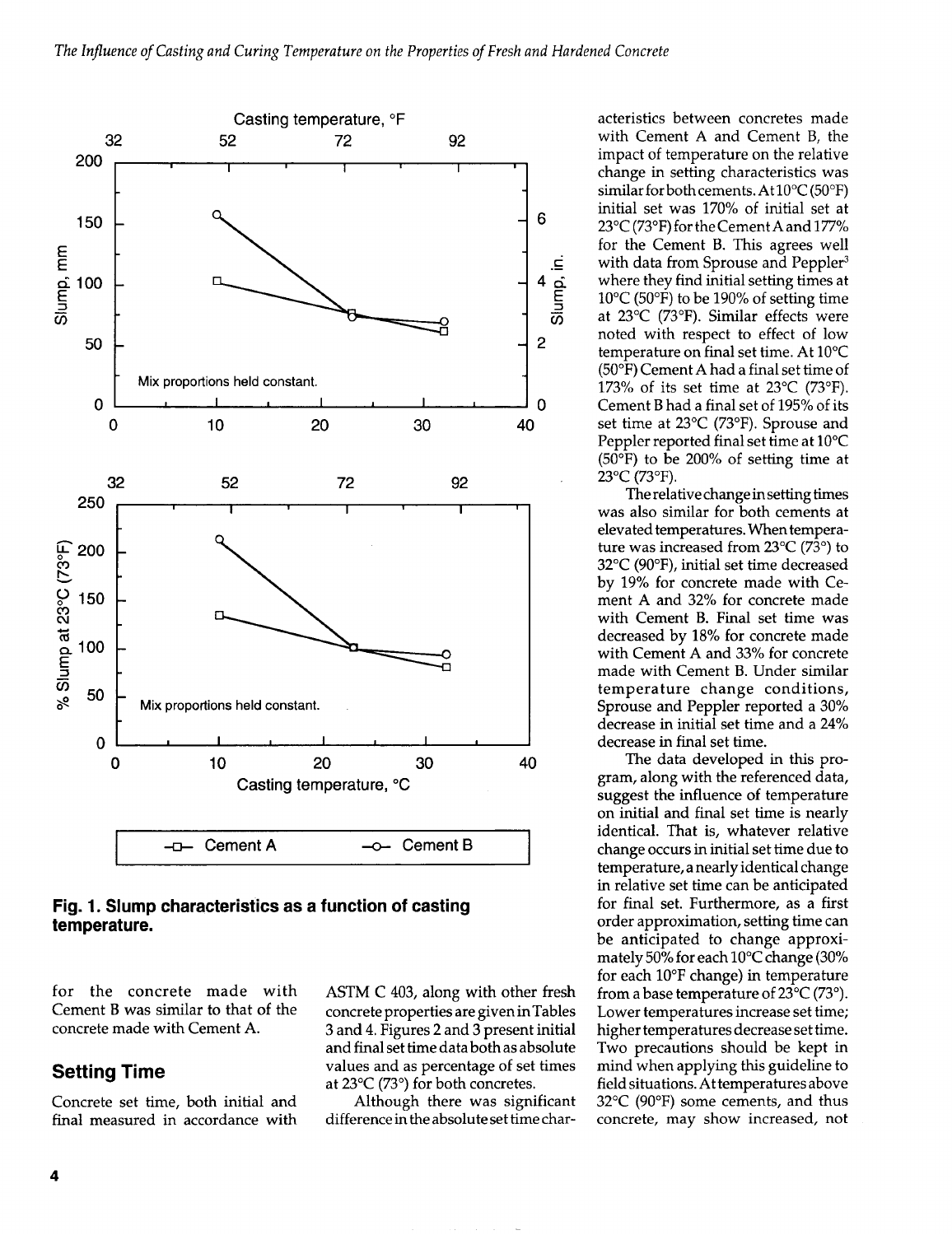### **Table 3. Fresh Mix Properties for Concrete Made With Cement A**

| Fresh concrete properties |        |                           |            |              |            |
|---------------------------|--------|---------------------------|------------|--------------|------------|
| Casting                   | Slump, | Fresh unit                | Air        | Initial set, | Final set, |
| °C<br>temp,               | mm     | weight, kg/m <sup>3</sup> | content, % | hr:mm        | hr:mm      |
| 10                        | 102    | 2437                      | ا . ت      | 5:10         | 6:49       |
| 23                        | 76     | 2417                      | 3.6        | 3:03         | 3:56       |
| 32                        | 64     | 2424                      | 3.2        | 2:29         | 3:14       |

#### USC Units

|             | Fresh concrete properties |             |            |              |            |
|-------------|---------------------------|-------------|------------|--------------|------------|
| Casting     | Siump,                    | Fresh unit  | Aır        | Initial set, | Final set, |
| ∘⊏<br>temp, | ın.                       | weight, pcf | content, % | hr:mm        | hr:mm      |
| 50          |                           | 152.1       | o.         | 5:10         | 6:49       |
| 73          |                           | 150.9       | 3.6        | 3:03         | 3:56       |
| 90          | 2-1/2                     | 151.3       | 3.2        | 2:29         | 3:14       |

#### **Table 4. Fresh Mix Properties for Concrete Made With Cement B**

**S1**Units

|          | Fresh concrete properties |                           |            |       |       |
|----------|---------------------------|---------------------------|------------|-------|-------|
| Casting  | Slump,                    | Initial set.              | Final set, |       |       |
| temp, °C | mm                        | weight, kg/m <sup>3</sup> | content, % | hr:mm | hr:mm |
| 10       | 159                       | 2374                      | 2.8        | 9:22  | 14:02 |
| 23       | 76                        | 2435                      | 2.0        | 5:17  | 7:12  |
| 32       | 70                        | 2381                      | 2.4        | 3:35  | 4:48  |

#### USC Units

|                     | Fresh concrete properties |                           |                   |                       |                     |
|---------------------|---------------------------|---------------------------|-------------------|-----------------------|---------------------|
| Casting<br>temp, °F | Slump,<br>in.             | Fresh unit<br>weight, pcf | Aır<br>content, % | Initial set,<br>hr:mm | Final set,<br>hr:mm |
| 50                  | $6 - 1/4$                 | 148.2                     | 2.8               | 9:22                  | 14:02               |
| 73                  |                           | 152.0                     | 2.0               | 5:17                  | 7:12                |
| 90                  | $2 - 3/4$                 | 148.6                     | 2.4               | 3:35                  | 4:48                |

decreased, set times.<sup>4,5</sup> It should not be assumed that the cement setting time, often given on mill certificates, is equivalent to concrete setting time.

## **Compressive Strength**

Compressive strength data are presented in tabular format in Tables 5 and 6 and in graphical format in Figs. 4 through 7. To aid in data analyses, four graphs are presented for concrete made with each cement type. The first graph is simply compressive strength development versus age for each test condition. The four test conditions included concrete cast and cured at 23°C (73"F), concrete cast

 $\frac{1}{2} \left( \frac{1}{2} \frac{1}{2} \frac{1}{2} \frac{1}{2} \frac{1}{2} \frac{1}{2} \frac{1}{2} \frac{1}{2} \frac{1}{2} \frac{1}{2} \frac{1}{2} \frac{1}{2} \frac{1}{2} \frac{1}{2} \frac{1}{2} \frac{1}{2} \frac{1}{2} \frac{1}{2} \frac{1}{2} \frac{1}{2} \frac{1}{2} \frac{1}{2} \frac{1}{2} \frac{1}{2} \frac{1}{2} \frac{1}{2} \frac{1}{2} \frac{1}{2} \frac{1}{2} \frac{1}{2}$ 

and cured at 32°C (90°F), concrete cast and cured at 10"C (50"F), and concrete cast at 23°C (73"F) and cured at 10"C (50°F). The second graph shows compressive strength development normalized to 28-day strength foreachtestcondition. Thethirdgraph shows compressive strength development as a percentage of compres-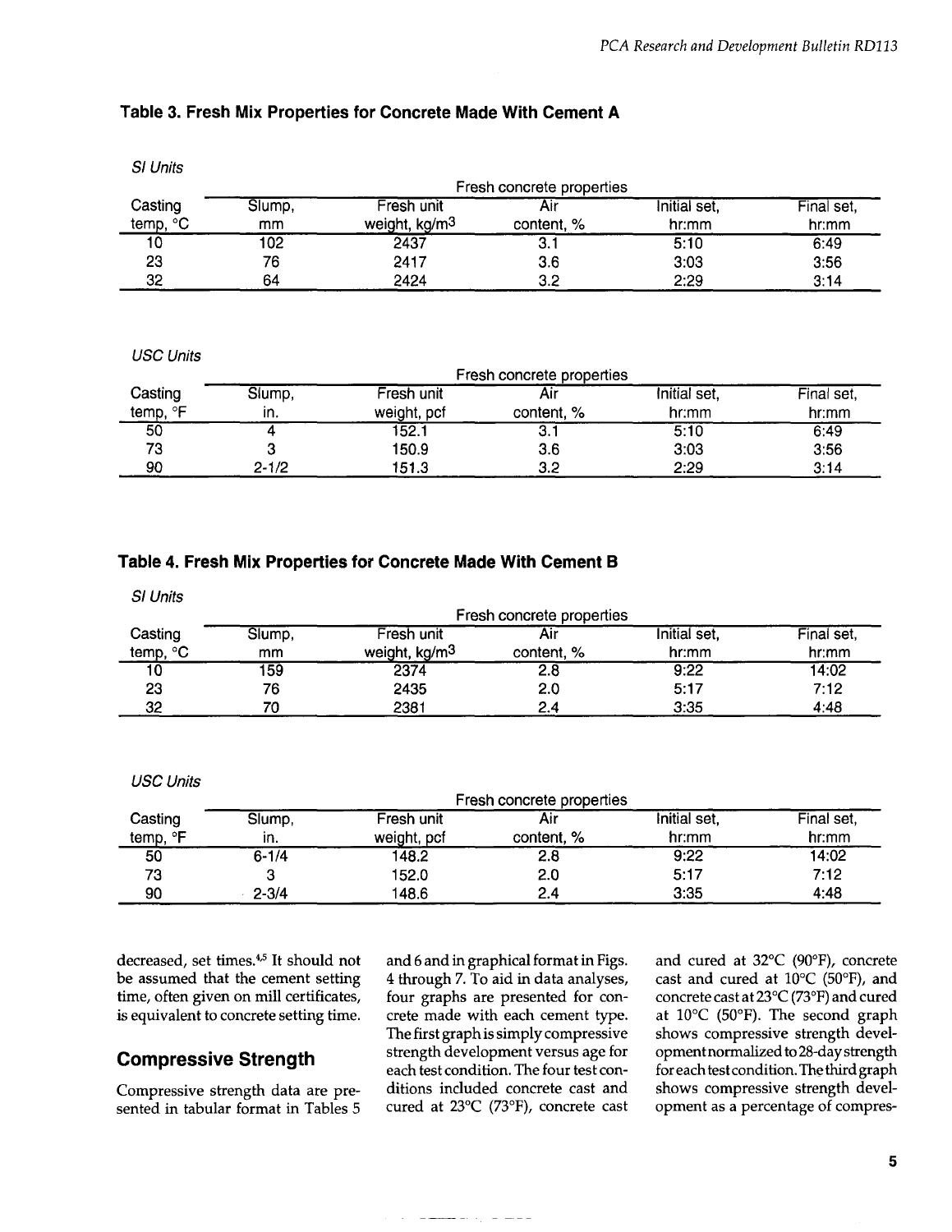| SI Units, MPa<br>Age, |       | Casting temperature/curing temperature, °C |       |       |
|-----------------------|-------|--------------------------------------------|-------|-------|
| days                  | 23/23 | 32/32                                      | 10/10 | 23/10 |
| 3                     | 25.8  | 27.4                                       | 22.4  | 23.0  |
| 7                     | 30.3  | 30.3                                       | 32.6  | 30.8  |
| 14                    | 36.2  | 34.2                                       | 40.5  | 37.3  |
| 28                    | 40.0  | 38.4                                       | 47.2  | 43.2  |
| 56                    | 44.3  | 40.1                                       | 50.0  | 43.6  |

# **Table 5. Compressive Strength of Concrete Made With Cement A**

Values represent the average of three 102x203-mm specimens.

#### USC Units, psi

 $\ddot{\phantom{a}}$ 

| Age, | Casting temperature/curing temperature, <sup>o</sup> F |       |       |       |  |
|------|--------------------------------------------------------|-------|-------|-------|--|
| days | 73/73                                                  | 90/90 | 50/50 | 73/50 |  |
| з    | 3740                                                   | 3970  | 3250  | 3340  |  |
|      | 4400                                                   | 4400  | 4730  | 4460  |  |
| 14   | 5250                                                   | 4960  | 5880  | 5410  |  |
| 28   | 5800                                                   | 5570  | 6850  | 6270  |  |
| 56   | 6420                                                   | 5820  | 7250  | 6330  |  |

Values represent the average of three 4x8-in. specimens.

## % Strength of 23°C/23°C (73°F/73°F) Mix

| Age, | Casting temperature/curing temperature, °C (°F) |               |               |               |  |
|------|-------------------------------------------------|---------------|---------------|---------------|--|
| days | 23/23 (73/73)                                   | 32/32 (90/90) | 10/10 (50/50) | 23/10 (73/50) |  |
| з    | 100                                             | 106           | 87            | 89            |  |
|      | 100                                             | 100           | 108           | 101           |  |
| 14   | 100                                             | 94            | 112           | 103           |  |
| 28   | 100                                             | 96            | 118           | 108           |  |
| 56   | 100                                             | 91            | 113           | 99            |  |

% 28-Day Strength

| Age, | Casting temperature/curing temperature, °C (°F) |               |               |               |
|------|-------------------------------------------------|---------------|---------------|---------------|
| days | 23/23 (73/73)                                   | 32/32 (90/90) | 10/10 (50/50) | 23/10 (73/50) |
| 3    | 64                                              |               | 47            | 53            |
|      | 76                                              | 79            | 69            | 71            |
| 14   | 91                                              | 89            | 86            | 86            |
| 28   | 100                                             | 100           | 100           | 100           |
| 56   | 11                                              | 104           | 106           | 101           |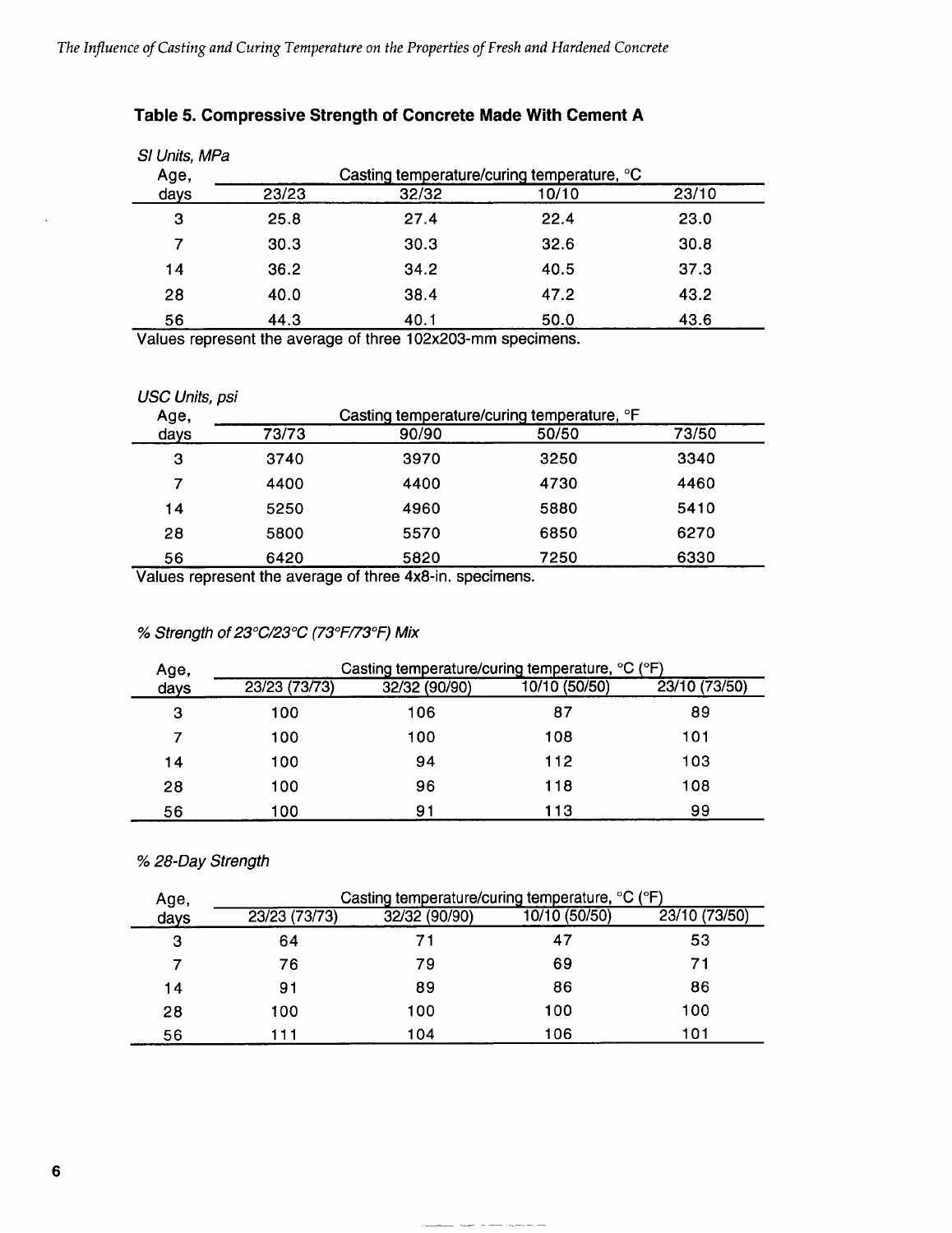| SI Units, MPa<br>Age, | Casting temperature/curing temperature, °C |       |       |       |
|-----------------------|--------------------------------------------|-------|-------|-------|
| days                  | 23/23                                      | 32/32 | 10/10 | 23/10 |
| з                     | 23.3                                       | 26.3  | 15.3  | 22.0  |
| 7                     | 32.5                                       | 31.0  | 24.8  | 30.0  |
| 14                    | 37.3                                       | 34.7  | 32.2  | 33.9  |
| 28                    | 43.4                                       | 38.5  | 39.4  | 37.4  |
| 56                    | 45.4                                       | 41.7  | 44.7  | 44.2  |

# **Table 6. Compressive Strength of Concrete Made With Cement B**

Values represent the average of three 102x203-mm specimens.

| <b>USC Units, psi</b><br>Age, | Casting temperature/curing temperature, °F |       |       |       |
|-------------------------------|--------------------------------------------|-------|-------|-------|
| days                          | 73/73                                      | 90/90 | 50/50 | 73/50 |
| 3                             | 3380                                       | 3810  | 2220  | 3190  |
| 7                             | 4710                                       | 4500  | 3590  | 4350  |
| 14                            | 5410                                       | 5030  | 4670  | 4920  |
| 28                            | 6290                                       | 5580  | 5720  | 5420  |
| 56                            | 6580                                       | 6050  | 6480  | 6410  |

Values represent the average of three 4x8-in. specimens.

#### % Strength of 23°C/23°C (73°F/73°F) Mix

| Age, | Casting temperature/curing temperature, °C (°F) |               |               |               |
|------|-------------------------------------------------|---------------|---------------|---------------|
| days | 23/23 (73/73)                                   | 32/32 (90/90) | 10/10 (50/50) | 23/10 (73/50) |
| 3    | 100                                             | 113           | 66            | 94            |
|      | 100                                             | 96            | 76            | 92            |
| 14   | 100                                             | 93            | 86            | 91            |
| 28   | 100                                             | 89            | 91            | 86            |
| 56   | 100                                             | 92            | 98            | 97            |

#### % 28-Day Strength

| Age,<br>days | Casting temperature/curing temperature, °C (°F) |               |               |               |
|--------------|-------------------------------------------------|---------------|---------------|---------------|
|              | 23/23 (73/73)                                   | 32/32 (90/90) | 10/10 (50/50) | 23/10 (73/50) |
| з            | 54                                              | 68            | 39            | 59            |
|              | 75                                              | 81            | 63            | 80            |
| 14           | 86                                              | 90            | 82            | 91            |
| 28           | 100                                             | 100           | 100           | 100           |
| 56           | 105                                             | 108           | 113           | 118           |

التاليب للتلويز الوادي والان التاريخ لتناولت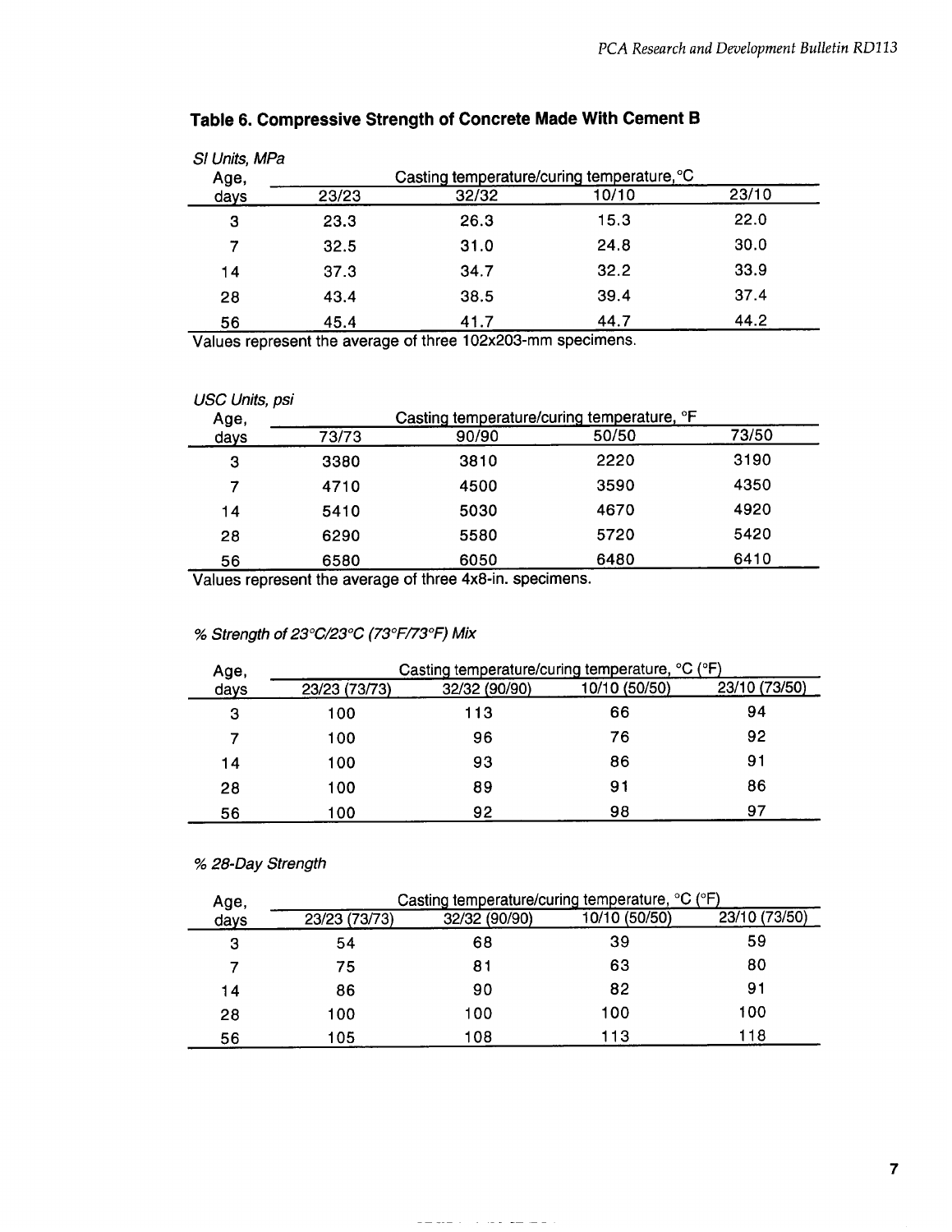sive strength at an equivalent age of the concrete cast and cured at 23°C (73"F). The fourth graph shows the influence of casting and curing temperature on compressive strength at each of the five ages. This graph does not include data from the concrete cast at 23°C (73°F) and cured at 10"C (50"F). Test results are the average of three 102x203-mm (4x8-in.) cylinders.

Compressive strength development at 23°C (73"F) after seven days for these concretes was similar to concretes tested by Klieger<sup>2</sup> and Wood.<sup>6</sup> In the current work, each concrete had gained 75% of its 28-day strength at seven days, whereas for Type I cement Klieger's concretes gained 75% of its 28-day strength and Wood's concretes gained 70% of its 28-day strength. Klieger and Wood both reported lower strength development at three days as compared to the current work. This is likely due to the coarser grind of the earlier cements evaluated by Klieger and Wood, most of which were produced in the 1940s and 1950s. In the current work the concrete made with Cement B had somewhat lower relative strength at three days as compared to the concrete made with Cement A, 54 and 64%, respectively.

In general, the effect of low temperature casting and curing was lower early age strength and comparable or higher later age strength than concrete cast and cured at 23°C (73"F). Concrete cast and cured at 10"C (50"F) had three-day strengths of 66 to 87% of concrete cast and cured at 23°C (73"F). Under similar conditions Klieger found three-day strength of concrete cast at low temperature [13°C (55"F)] to be 62% of concrete cast at 23°C (73"F). After 56 days, concrete cast at low temperature had compressive strength nearly equal to or in excess of concrete cast and cured at 23°C (73°F). Klieger found similar results for the concretes he evaluated. For concrete cast at 23°C (73"F) and subsequently cured at low curing temperature  $10^{\circ}$ C (50 $^{\circ}$ F), the effect on compressive strength was relatively small.





The effect of elevated temperature was the opposite of that of low temperature. Earlier age strength was higher than that of concrete cast and cured at 23°C (73°F), while later age strength was lower. After three days concrete cast and cured at 32°C (90"F) had developed 71% of its 28-day strength when made with Cement A and 68% of its 28-day strength when made with Cement B. Three-day relative strength development of concrete cast and cured at 32°C (90°F) was similar to seven-day relative strength development of concrete cast and cured at 23°C (73"F). In all cases, after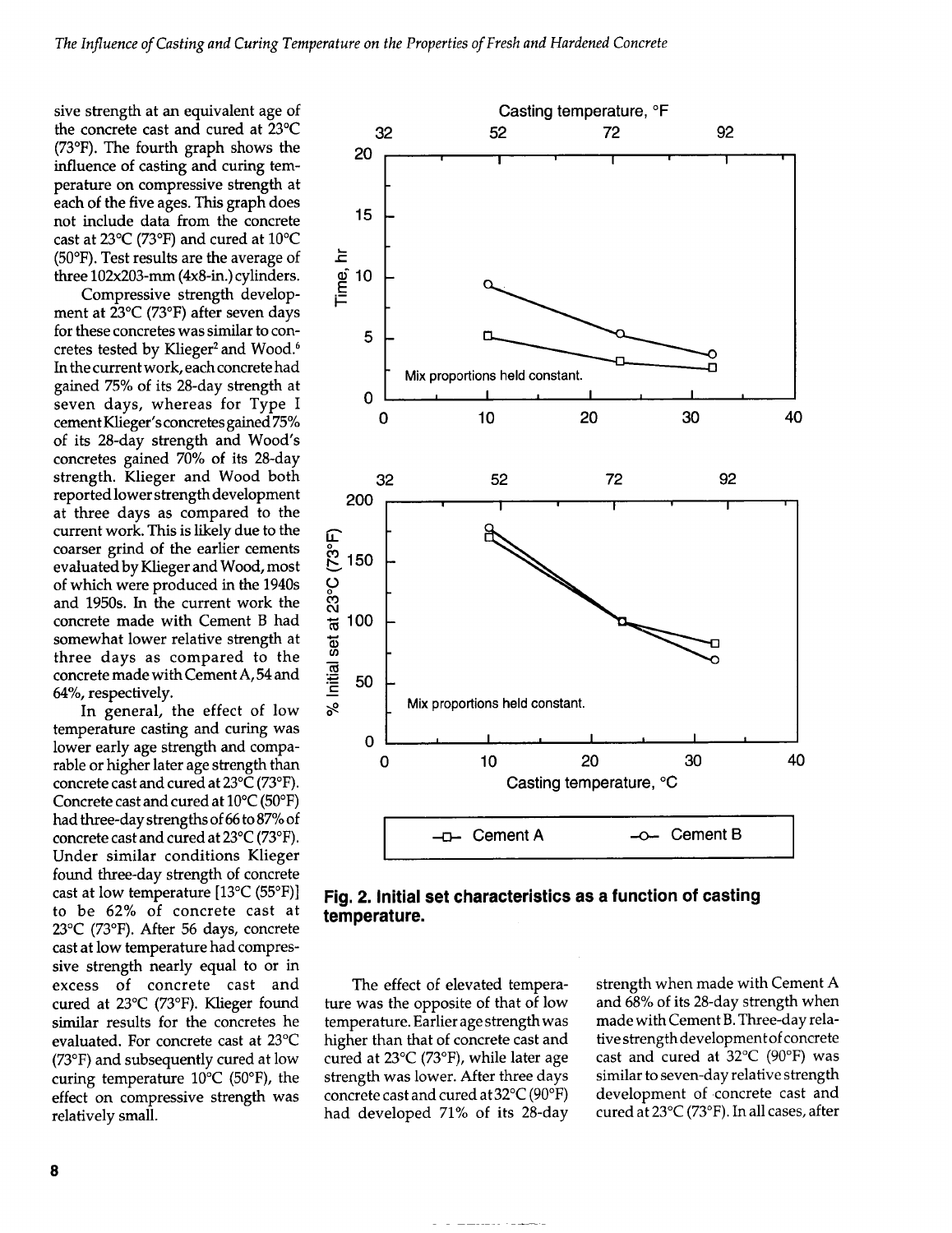

#### **Fig. 3. Final set characteristic as a function of casting temperature.**

seven days the absolute strength of concrete cast and cured at 32°C (90"F) was lower than concrete cast and cured at 23°C (73"F). At 56 days, strength of concrete cast and cured at 32°C (90°F) was approximately 10% less than concrete at the same age cast and cured at 23°C (73"F). Klieger found similar results for Type I cement, however, he found slightly higher laterage strength for concretes made with Type II cement when cast and cured at 32°C (90"F).

# **CONCLUSIONS**

Based on the results of this laboratory program, the foIlowing conclusions can be drawn with respect to the performanceof non-admixtured portland cement concrete.

- 1. As concrete mix temperature is increased from23°C (73"F), slump will decrease approximately 20 mm for each 10°C increase in temperature (0.8 in. slump decrease for each 20"F temperature increase).
- 2< As concrete mix temperature is decreased from  $23^{\circ}$ C (73°F), slump will increase approximately 20 mm for each 10"C decrease in temperature (0.8 in. slump increase for each 20°F temperature decrease).
- 3. As a first order approximation, setting time can be anticipated to change approximately 50% for each  $10^{\circ}$ C change (30% for each 10°Fchange) in temperature from a base temperature of 23°C (73°). Lower temperatures increase set time; higher temperatures decrease set time.
- 4. For most concretes cast and cured at 23°C (73"F), 7-day compressive strength will be approximately 75% of 28-day compressive strength.
- 5. With respect to strength development, the effect of a low curing temperature of  $10^{\circ}$ C (50°F) was relatively small for concrete cast at 23°C (73°F).
- 6. Later age strength of concrete cast and cured at low temperature was nearly equal to or exceeded that of concrete cast and cured at 23°C (73"F).
- 7. For most concretes cast and cured at 32°C (90°F), 3-day compressive strength will be approximately **7'09/.** of 28-day compressive strength of concrete cast and cured at 32°C (90"F). The effect of casting and curing at 32°C (90°F) roughly results in 3-day compressive strength similar to seven-day compressive strength for concrete cast and cured at 23°C (73"F).
- 8. The effects of high temperature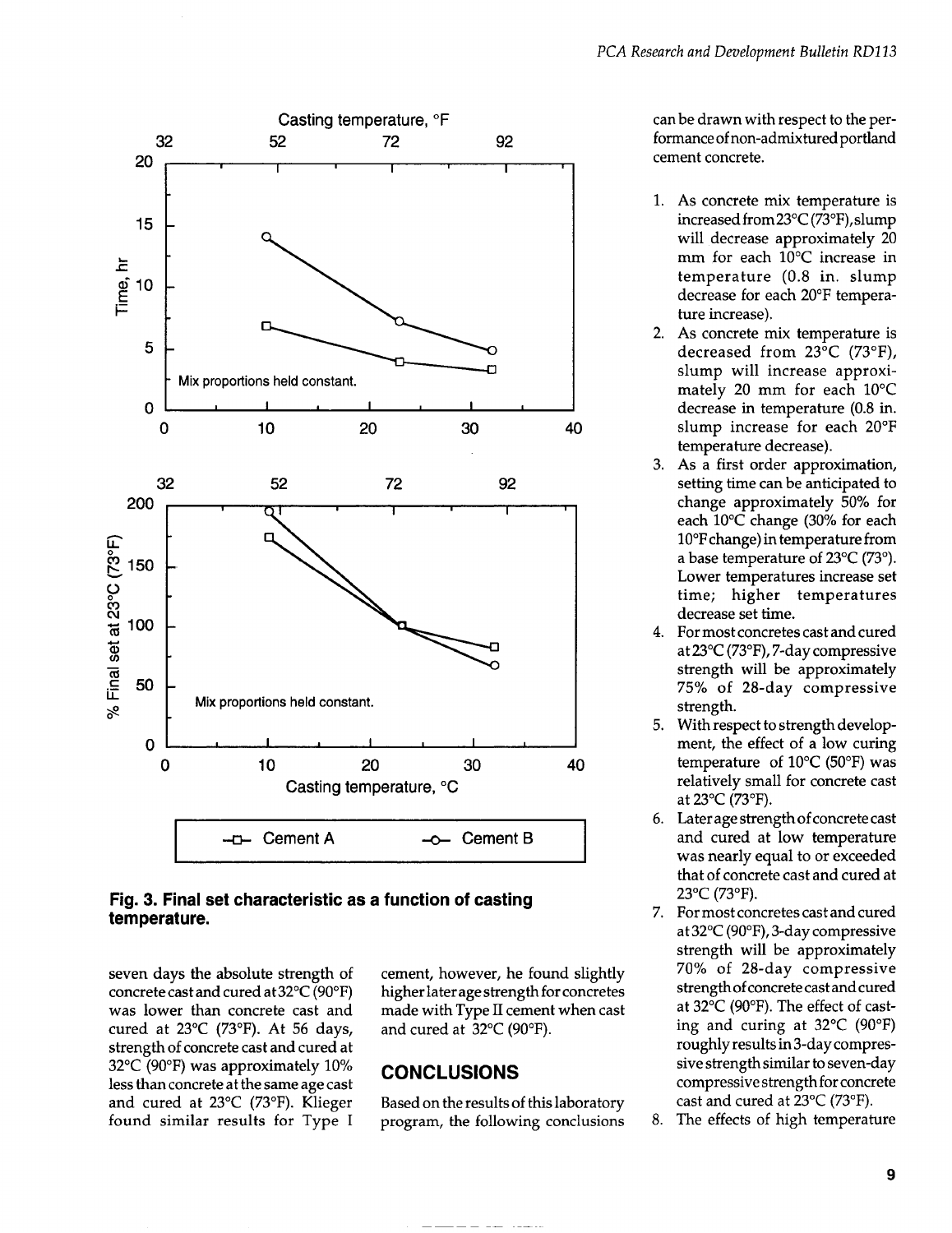on the early age strength are reversed after seven days when absolute strength of concrete cast and cured at 32°C (90°F) is lower than concrete cast and cured at 23°C (73°F).

# **ACKNOWLEDGMENT**

The research reported in this paper (PCA R&D Serial No. 2023) was conducted at Construction Technology Laboratories, Inc. with the sponsorship of the Portland Cement Association (PCA Project Index No. 90-03). The contents of this paper reflect the views of the author, who is responsible for the facts and accuracy of the data presented. The contents do not necessarily reflect the views of the Portland Cement Association.

# **REFERENCES**

- 1. Burg, R. G., The Influence of Cement Sulfate Level on the Properties of Fresh and Hardened Concrete, Research and Development Serial No. 2030, Portland Cement Association, Skokie, Illinois, 1995.
- 2. Klieger, Paul, Effect of Mixing and Curing Temperature on Concrete Strength, Research Bulletin RX103, Portland Cement Association, Skokie. Illinois. 1958.
- 3. Sprouse, J. H. and Peppler, R. B., "Setting Time," Significance of Tests and Properties of Concrete Making Materials, STP 169B, American Society for Testing and Materials, Philadelphia, 1978, pages 105-121.
- 4. Steinhour, H.H., The Setting of Portland Cement - A Review of Theory, Performance, and Control, Research Bulletin RX098, Portland Cement Association, Skokie, Illinois, 1958.
- 5. Lea, F.M., The Chemistry of Cement and Concrete, Arnold Press, London, 1970.





6. Wood, S. L., "Evaluation of the Long-Term Properties of Concrete," ACI Materials Journal, American Concrete Institute, Detroit, Nov-Dec 1991, pages 630643. [Also published as same title in a more comprehensive form as Research and Development Bulletin RD 102, Portland Cement Association, Skokie, Illinois, 1992].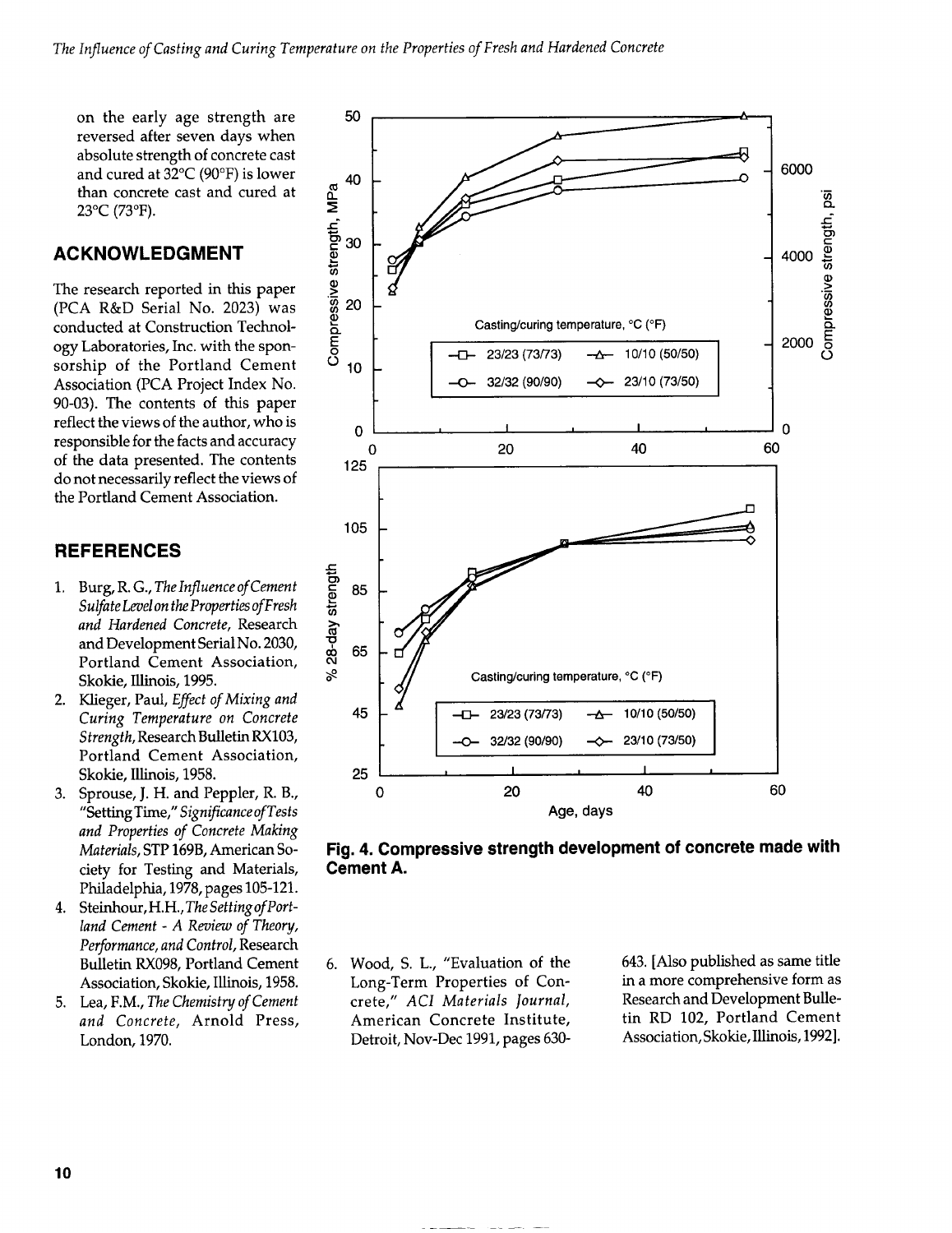

Fig. **5. Compressive strength of concrete made with Cement A.**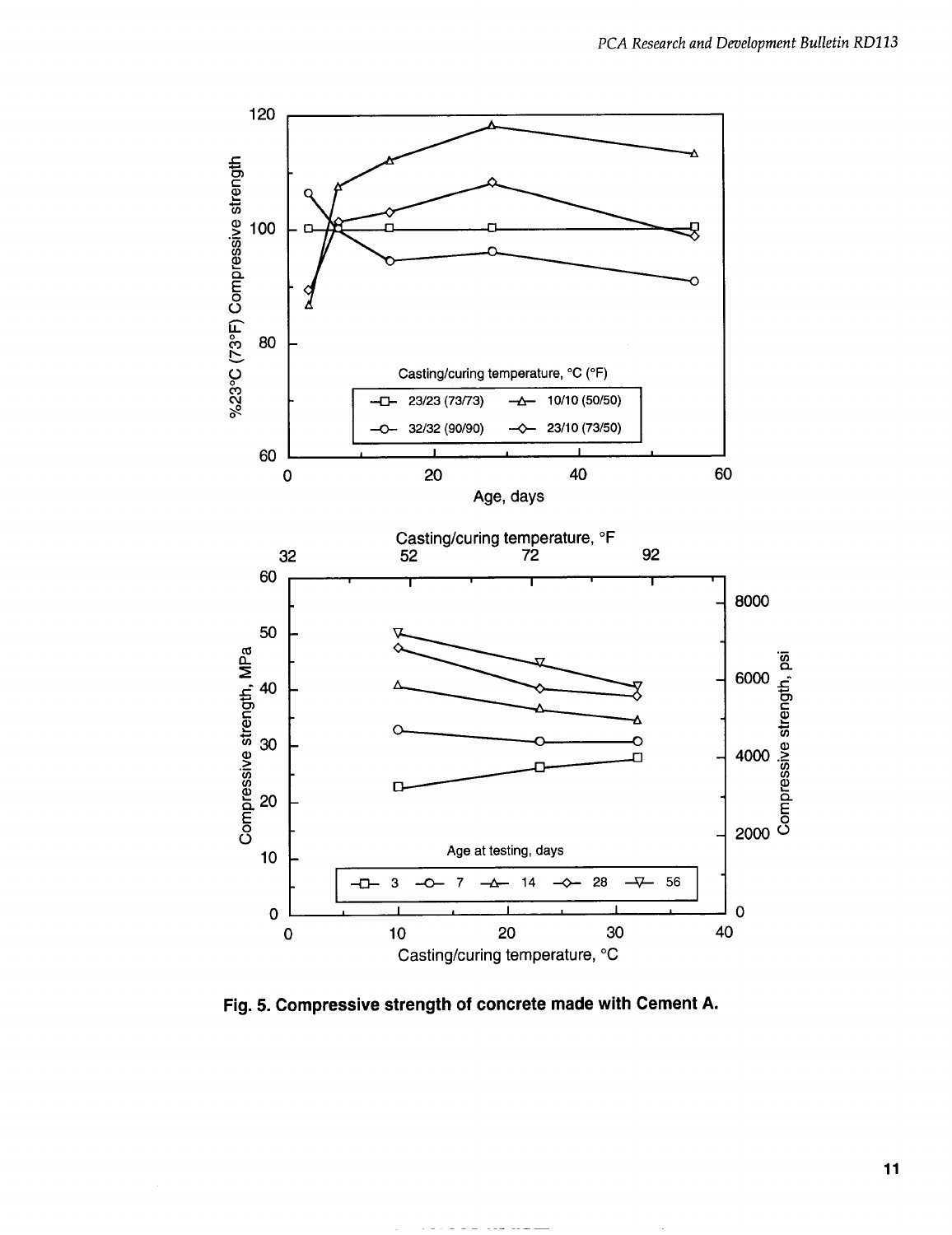

Fig. 6. Compressive strength development of concrete made with **Cement B.**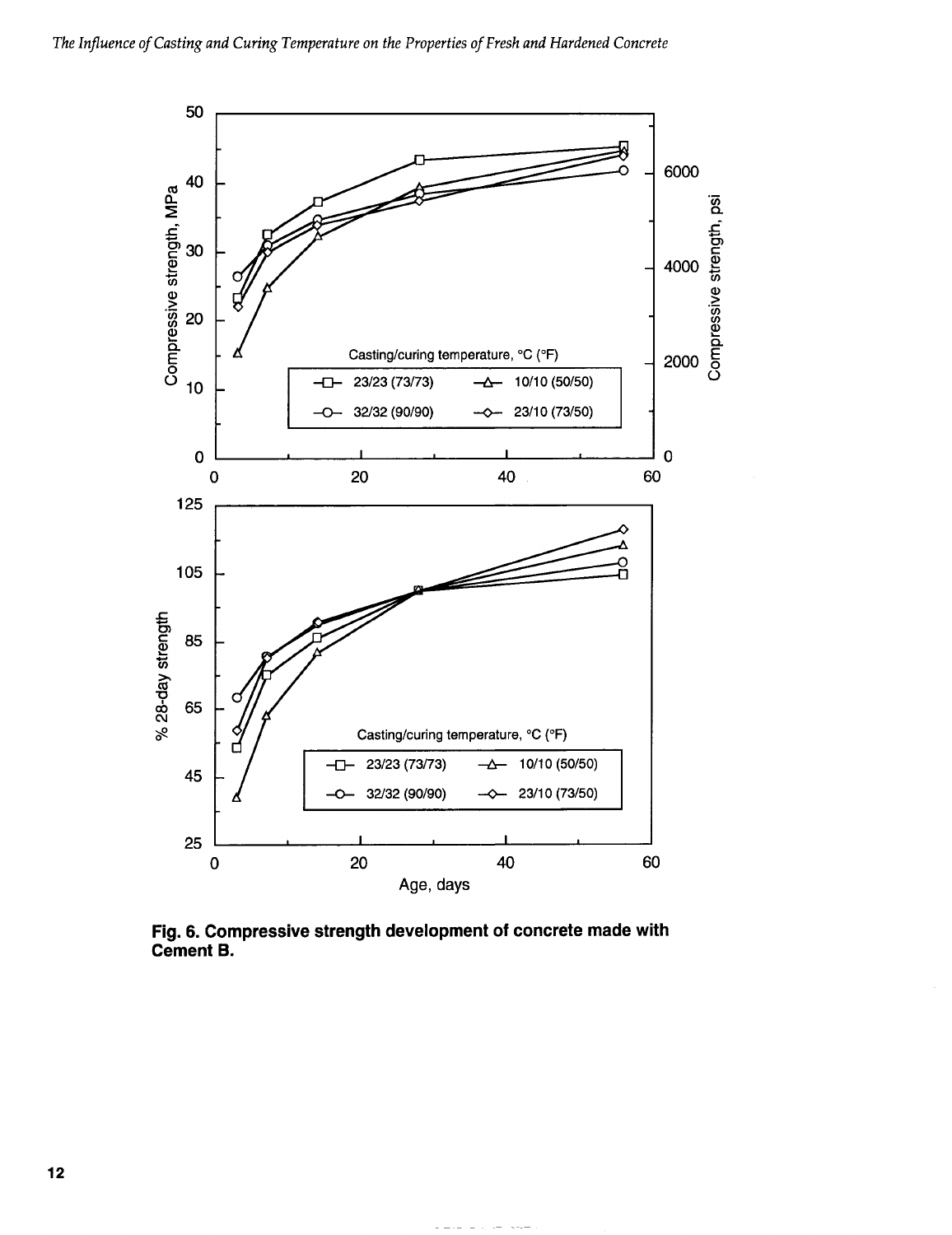

Fig. *7.* **Compressive strength of concrete made with Cement B.**

—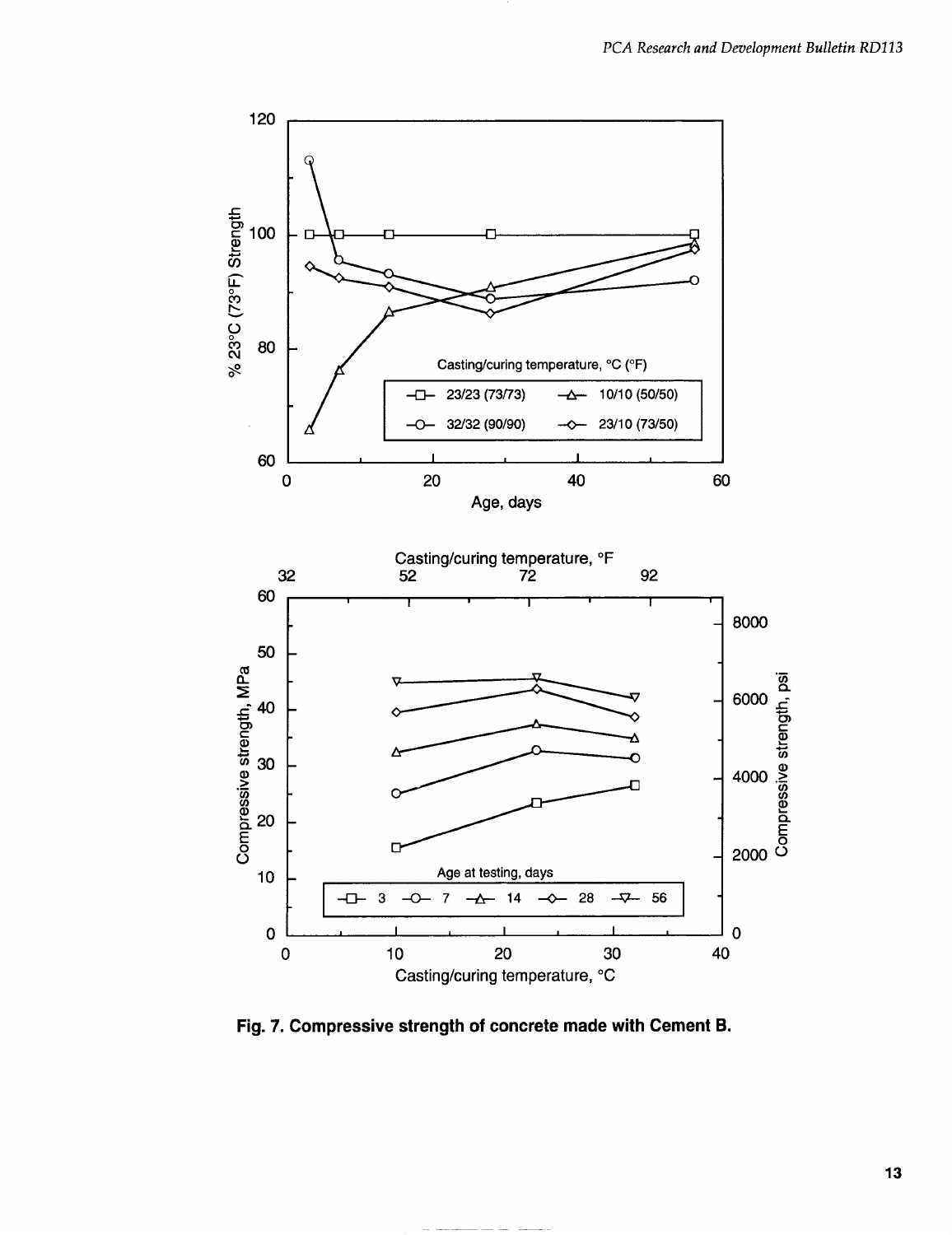MOTS CLÉS: affaissement, béton de ciment portland, cure, effet de la température, maniabilité, mise en place, moulage, prise finale, prise initiale, résistance à la compression

RESUME: Des bétons ont été moulés en laboratoire à des températures de 10, 23 et 32°C (50, 73 et 90°F). Les propriétés du béton plastique incluant l'affaissement, la teneur en air ainsi que le temps de prise initial et final ont été mesurées. La résistance à la compression a été déterminée à des périodes variant de trois à 56 jours. Les résultats d'essais montrent que la maniabilité, telle que mesurée par l'affaissement, est de beaucoup affectée par la température de mise en place. L'affaissement à 10<sup>o</sup>C (50<sup>o</sup>F) était de 214% plus élevé que celui à 23<sup>o</sup>C (73<sup>o</sup>F) tandis que l'affaissement à 32<sup>o</sup>C (90<sup>o</sup>F) n'était qu'à 80% de celui à 23<sup>o</sup>C (73<sup>o</sup>F). Les temps de prise étaient affectés de façon similaire. Le temps de prise aux températures faibles était de 195% plus long que celui à 23<sup>0</sup>C (73°F). Le temps de prise aux hautes températures n'était que de 68% de celui à 23°C (73°F). Tel qu'anticipé, la résistance à la compression en bas âge du béton moulé et mûri à haute température était plus élevée que celle du béton moulé et mûri à 23°C (73°F). Cependant, après 7 jours, la résistance à la compression du béton moulé et mûri à haute température était plus faible que celle du béton moulé et mûri à 23°C (73ºF). Le béton moulé et mûri à bases température avait quant à lui une résistance initiale plus faible que celle du béton coulé et mûri à 23<sup>o</sup>C (73<sup>o</sup>F) mais sa résistance à plus long terme égalait ou excédait celle du béton moulé à 23<sup>o</sup>C (73<sup>o</sup>F).

REFERENCE: Burg, Ronald G., *The lnjluence of Casting and Curing Temperature on the Properties of Fresh and Hardened Concrete,* Research and Development Bulletin RDl13T, Portland Cement Association [Influence des temperatures demise en place et de cure sur les propriétés du béton plastique et du béton durci, Bulletin de Recherche et Développement RD113T, Association du Ciment Portland], Skokie, Illinois, U.S.A., 1996.

**STICHWORTER:** Gießen, Nachbehandlung, Druckfestigkeit, Erstarrungsende, Erstarrungs- anfang, Positionierung, Portlandzementbeton, Ausbreitungsmaß, Temperaturauswirkung, Verarbeitungszeit

**AUSZUG:**Betone wurden im Labor bei 10,23 und 32°C gegossen. Die Verhaltensmerkmale von Frischbeton, wie das Ausbreitungsmai3, Luftgehalt und Erstarrungsbeginn und -Ende wurden gemessen. Druckfestigkeit wurde mehrmals zwischen 3 und 56 Tagen gemessen. Testergebnisse zeigen, daß das Verarbeitungsverhalten, durch Ausbreitungsmaß gemessen, stark von der Gießtemperatur beinflußt wird. Das Ausbreitungsmaß bei 10°C war 214% des Ausbreitungsmaßes bei 23°C, während das Ausbreitungsmaß bei 32 °C war mindestens 80% des Ausbreitungsmaßes bei 23 °C war. Die Erstarrungszeit wurde ähnlich beinflußt. Die Erstarrungszeit bei niedriger Temperatur war bis 195% der Erstarrungszeit bei 23 °C. Die Erstarrungszeit bei hoher Temperatur war mindestens 68% der Erstarrungs-zeit bei 23 °C. Wie erwartet war die frühe Druckfestigkeit von Beton, der bei hohem Temperatur gegossen und nachbehandelt wurde, höher als die von Beton, der bei 23 "Cgegossen und nachbehandelt wurde, Nach sieben Tagen aber war die Druckfestigkeit von Beton, der bei hoher Temperatur gegossen und nachbehandelt wurde, niedriger als die von Beton, der bei 23 °C gegossen und nachbehandelt wurde. Beton, der bei niedriger Temperatur gegossen und nachbehandelt wurde, hatte anfangs niedrigere Druckfestigkeiten als Beton, der bei 23 "C gegossen und nachbehandelt wurde. Die Enddruckfestigkeiten waren gleich oder sogar noch hoher als die von Beton, der bei 23 "C gegossen wurde.

**REFERENZ:** Burg, Ronald G., The Influence of Casting and Curing Temperature on the Properties of Fresh and Hardened Concrete, Research and Development Bulletin RD113, Portland Cement Association, [Der Einfluß von Gieß-und Nachbehandlungstemperatur auf das Verhalten von Frisch-und Festbeton, Forschungs-und Entwicklungsbulletin RD113, Portlandzementverband], Skokie, Illinois, U.S.A., 1996.

——